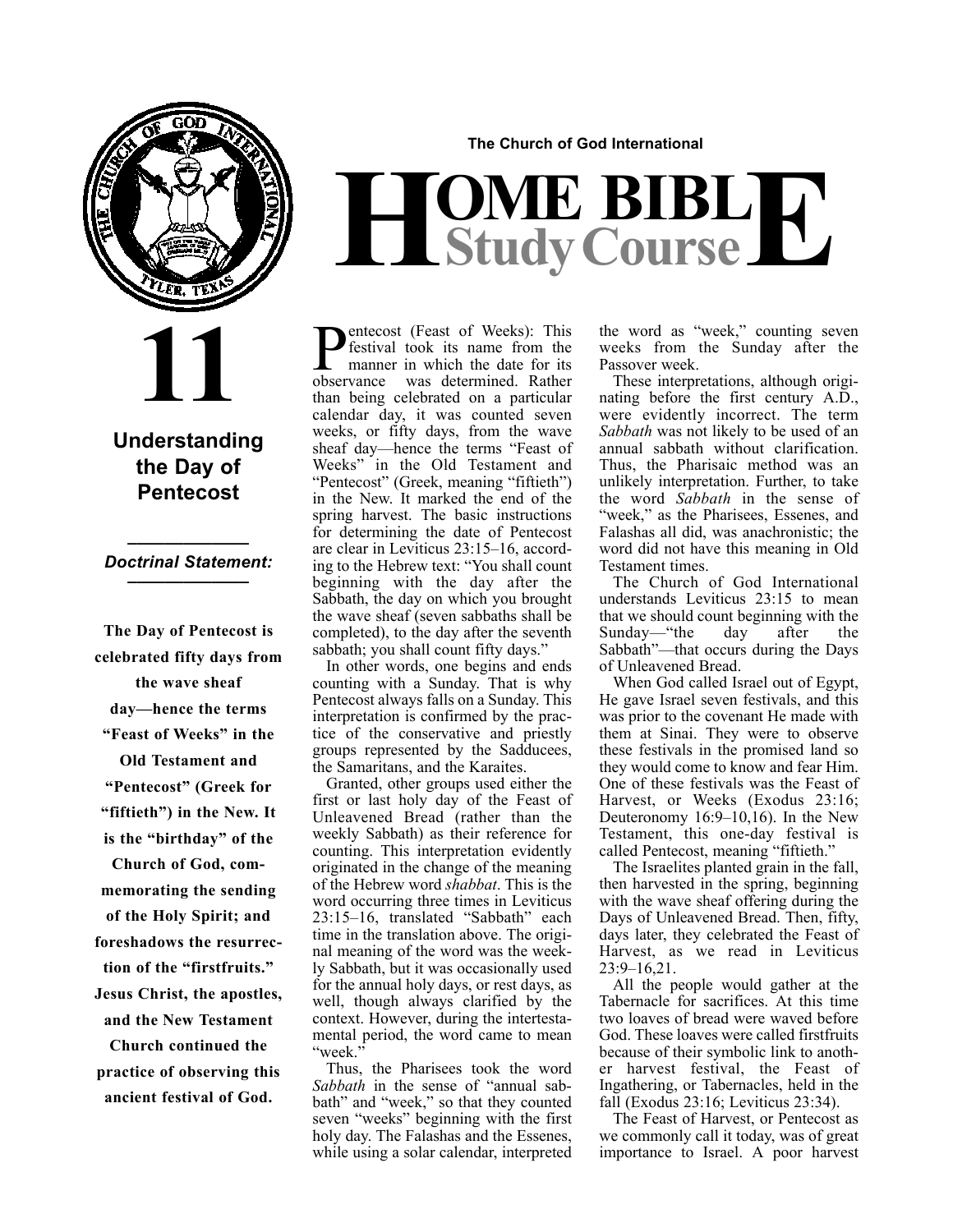meant the nation could face food shortages; on the other hand, an abundant harvest meant plentiful bread.

Because God was in control of their agricultural blessings, this feast revealed whether God was pleased with them. God's blessings or cursings upon them showed whether they were living in obedience to the covenant they had made with God.

For Christians today, the Festival of Pentecost takes on far greater meaning than Israel's agricultural blessings. It aims at and signifies our ultimate purpose in life; it points to our potential destiny to be born into God's kingdom. Its lucid symbolism reveals to us what we must do to be harvested as members of God's family.

Some may ask how we know this. What gives us the proof that this old harvest festival points to our future destiny?

The answer lies in Jesus' parables that compare the Kingdom of God to planting and harvesting.

Jesus looked at the multitudes following Him and said, "The harvest truly is plentiful, but the laborers are few. Therefore pray the Lord of the harvest to send out laborers into His harvest" (Matthew 9:37–38). The symbolism Jesus uses in this parable is clearly understandable. He is talking about the "harvest" of humans into the Family of God.

The time period of this marvelous harvest is the Second Coming of Jesus Christ. Let us understand the spiritual significance of this third holy day, Pentecost, and how it points to our unique opportunity to be in the coming early harvest of humans into God's family.

#### **Final Words**

The seven annual festivals God gave us reveal to us His great plan for mankind. These holy days are not "Jewish holidays" but God's method of communicating to us His great plan for all of mankind.

The Passover reminds us that we need the blood of Christ to pay for our sins. The Passover was given to us as an annual memorial so we would not forget that our Savior had to shed His blood and have His body broken for us. The Passover (communion service) is the first step in God's plan of salvation.

The Days of Unleavened Bread is the second step, reminding us of the importance of coming out of sin, putting sin out of our lives. It is when we begin to submit ourselves wholeheartedly to God and obey His commandments that we take this second step in God's plan.

We have now arrived at the third step: the Day of Pentecost, or Feast of Firstfruits. If you have prayed about this lesson, and have your Bible and other study helps at hand, you are ready to begin Lesson 11.

#### **The Wave Sheaf Offering**

There are two annual harvest<br>seasons in Palestine. The first<br>one is a small spring harvest<br>following the winter rains. It here seasons in Palestine. The first one is a small spring harvest following the winter rains. It begins on the day of the wave sheaf offering, and ends at the Day of Pentecost.

The second harvest season occurred in the late summer and early autumn, and followed the late spring or latter rains in Palestine. It ended with the Feast of Ingathering, which is called the Feast of Tabernacles. Pentecost pictures the very small early harvest.

The Days of Unleavened Bread, according to Leviticus 23:10–11, occur about the beginning of the small spring harvest season. The grain, planted earlier, has been nurtured and has now reached maturity. The stalks are now bearing fruit, ready to be harvested.

It was in the following manner the first harvest began. On Sunday morning ("the morrow" after the weekly Sabbath) during the Days of Unleavened Bread, small, specially selected and newly sickled stems and heads of barley were brought to the priest to be accepted by God. This was called the wave sheaf offering, or the "first of the firstfruits.'

This astonishing ritual, which the ancient priests of Jerusalem carried out each year, contains the mystery of the death and resurrection of Christ. It also acted out His birth and life, and the destiny of the Church of God. That is why many Jews of the first century became Christians. Even a large group of the priests

were obedient to the faith (Acts 6:7).

It is interesting to note that God gave these annual festivals to Israel before they had any land of their own to harvest.

The wave sheaf ritual was given by the One who was to become Jesus Christ, to whom the ritual pointed. "And the LORD spoke to Moses, saying, 'Speak to the children of Israel, and say to them, "When you come into the land which I give to you, and reap its harvest, then you shall bring a sheaf of the firstfruits of your harvest to the priest. He shall wave the sheaf before the LORD, to be accepted on your behalf; on the day after the Sabbath the priest shall wave it"" (Leviticus 23:9–11).

The sheaf had to be made up of the "firstfruits," the very first of the harvest to be reaped. "You shall eat neither bread nor parched grain nor fresh grain until the same day that you have brought an offering to your God; it shall be a statute forever throughout your generations in all your dwellings" (Leviticus 23:14).

The sheaf had to be offered first, before the rest of the harvest, because it symbolically represented Christ. "But now Christ is risen from the dead, and has become the firstfruits of those who have fallen asleep" (1 Corinthians 15:20).

After Jesus was crucified, He was buried in the heart of the earth for three days and three nights. Then He was resurrected. He needed to be accepted by God the Father as the firstfruit of the spiritual harvest. Christ was a holy sacrifice, the first human being to be resurrected. He completely fulfilled the symbolism of the wave sheaf offering, and, because He was a holy offering, no one was allowed to touch Him until He presented Himself to God the Father (John 20:17).

The morning after His resurrection, He had to appear before God to be accepted, in the same manner as the High Priest in the Old Testament had to wave the sheaf of barley to be accepted by God before the spring harvest could begin.

Jesus didn't allow Mary to touch Him when they met because His sacrifice had not yet been accepted. But after His acceptance He allowed His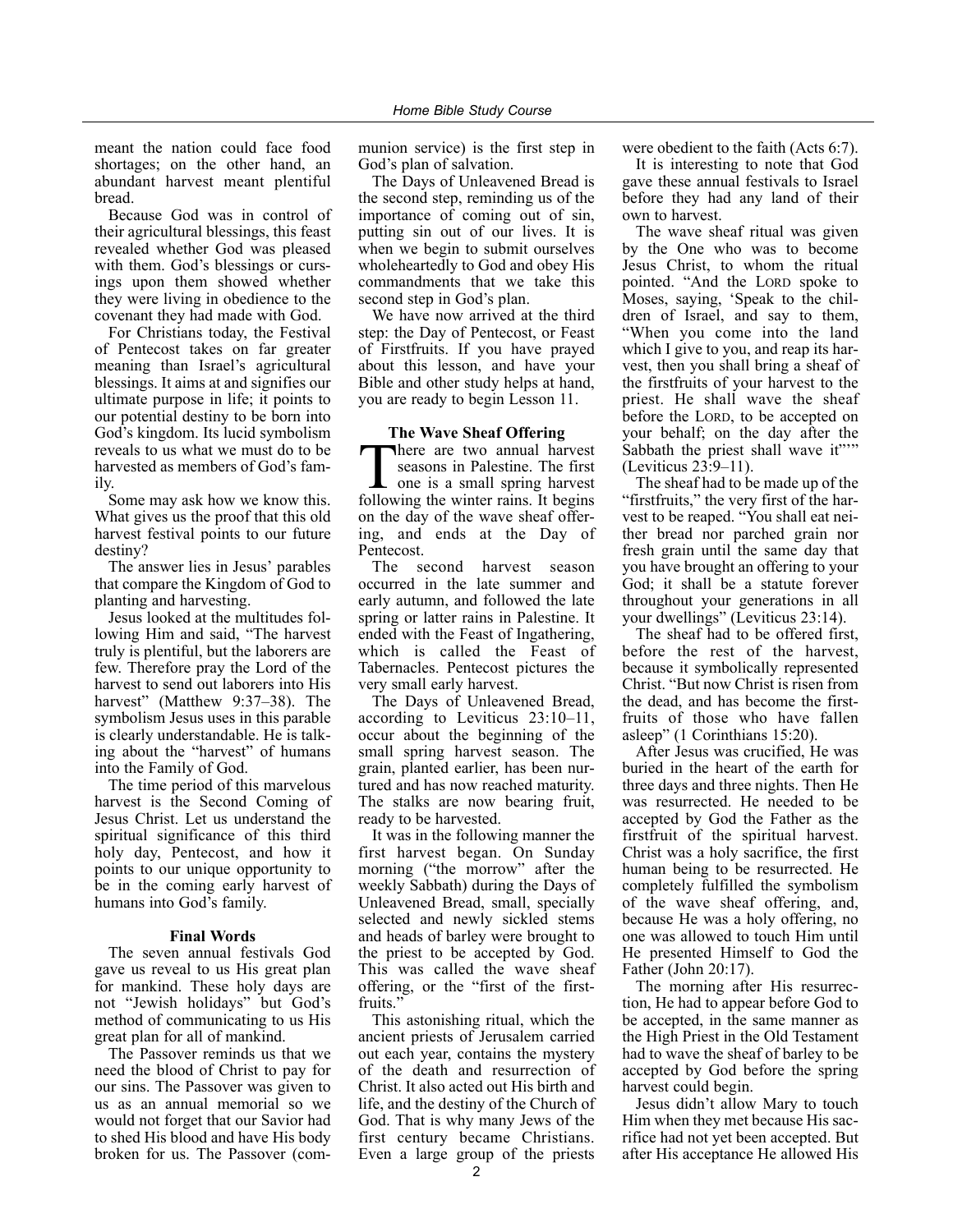disciples to inspect His body (Matthew 28:9; John 20:20–28).

When Mary saw Jesus in the garden, it was the day after the weekly Sabbath during the Days of Unleavened Bread. It was the day of the wave sheaf offering.

He ascended to His Father and then returned to earth and was seen and handled by His disciples (John 20:19).

#### **Review**

*1. The first small spring harvest begins on the day of the wave sheaf offering and ends at Pentecost.*

*2. The Days of Unleavened Bread occur about the beginning of the small spring harvest season.*

*3. The Israelites were not to eat of the harvest until they brought an offering to God.*

*4. The sheaf had to be offered first, before the rest of the harvest, because it symbolically represented Christ.*

*5. Because Jesus was the wave sheaf offering, He would not allow anyone to touch Him until He ascended to His Father and was accepted as the perfect sacrifice. On the same day Jesus saw Mary in the garden, He ascended to His Father and returned.*

#### **Scriptures to Read, Remember, and Recite.**

*Leviticus 23:9–11,14; Acts 6:7; 1 Corinthians 15:20; John 20:17; Matthew 28:9; John 20:19–28*

#### **The Firstfruits**

Fifty days after the wave sheaf offering during the Days of Unleavened Bread (and the acceptance of Jesus Christ's sacrifice by God the Father in Heaven), the Holy Spirit came according to the promises Jesus had made (Acts 2:1).

There was a special offering made on the Day of Pentecost in the Old Testament. (Leviticus 23:17). The Bible tells us these loaves symbolized the firstfruits. The apostle James tells us "Of His own will He brought us forth by the word of truth, that we might be a kind of firstfruits of His creatures" (James 1:18).

The two loaves we read about in Leviticus 23:17 cover the two periods of the Old Testament and the New Testament Church. "Church" has been translated from the Greek word *ecclesia,* which means the "called-out ones."

Therefore, Pentecost, or the Feast of Firstfruits, portrays to us the first part of the spiritual harvest of souls: the calling out of God's Church, a small group of people and a small first harvest. It is quite apparent that God is not dealing with the vast majority of the world today. He is only calling a few now to whom to reveal His wonderful truths.

Remember that in Leviticus 23:17 the two loaves were baked with leaven. The apostle John reminds us that we cannot say "we have no sin" (1 John 1:8). As we learned in the previous lesson, the Bible uses leaven symbolically to represent sin. Therefore, the two loaves were baked with leaven.

Even though we cannot say we are without sin, we are to confess our sins as we find them in our lives, and Jesus will forgive us our sins and cleanse us from all unrighteousness (1 John 1:9). We are to put sin out of our lives whenever we find it. Only Christ our Savior is without sin!

The apostle James tells us clearly that Jesus Christ begot us with His word of truth, and that we are the firstfruits of His creatures (James 1:8). The apostle Paul actually names a person, Epaenetus, saying that this individual is the firstfruits of Achaia to Christ (Romans 16:5). Therefore, after Christ was accepted as the wave sheaf, the general harvest of firstfruits could begin, which in reality is only a small harvest of people during this age, to be reaped at the Second Coming of Christ.

Notice that these firstfruits are mentioned again by Paul in the plan of the resurrections: "But now Christ is risen from the dead, and has become the firstfruits of those who have fallen asleep. For since by man came death, by Man also came the resurrection of the dead. For as in Adam all die, even so in Christ all shall be made alive. But each one in his own order: Christ the firstfruits, afterward those who are Christ's at His coming" (1 Corinthians 15:20–23; see also 1 Thessalonians 4:13–18).

Therefore, Christ is the first of the

firstfruits, and all those who come up in the resurrection at the Second Coming of Jesus Christ are the "harvest of firstfruits."

In Matthew 13:24–30, Jesus speaks a parable and later explains what we are to learn about the spiritual harvests, and also what happens when Christ sows the seed of truth among the people of the earth. In verse 24, Jesus likens the Kingdom of Heaven to a man who sows good seed in his field. An enemy comes along and sows tares (weeds) among the wheat. The young tares and the young blades of wheat look the same and can't be distinguished until they are grown and ready for harvest. Tares (unbelievers) and wheat (believers) must live side by side in this world. God allows unbelievers to stay for a short period of time, just as a farmer allows tares to remain in his field so the surrounding wheat isn't uprooted with them. When harvest time arrives, the tares will be uprooted and burned. The wheat shall be gathered in to the barn.

It is easy for God to tell the difference between the tares and wheat. Although some people try to hide their wicked works, the fruit of their disobedience is easily seen by God. God also can see those who produce righteousness, obedience, and the other fruits of the Spirit. See Matthew 13:36–43.

The phrase "end of the age" indicates the last days of man's mis-rule over the earth, the time before the return of Jesus Christ and harvest of the firstfruits. The period of the fifty days between the wavesheaf offering and the Day of Pentecost symbolizes what has been going on since Jesus Christ sent His Holy Spirit. During this time God has been calling out an "elect," or chosen people, as "firstfruits." At the end of this age, the "reapers," who are the angels, shall gather those who are the elect, or the chosen, and this good grain will be put into God's kingdom (Matthew 13:30,39; 1 Thessalonians 4:16–17; Matthew 24:31).

#### **Review**

*1. The Holy Spirit came fifty days after the wave sheaf offering. 2. The two loaves represent the first-*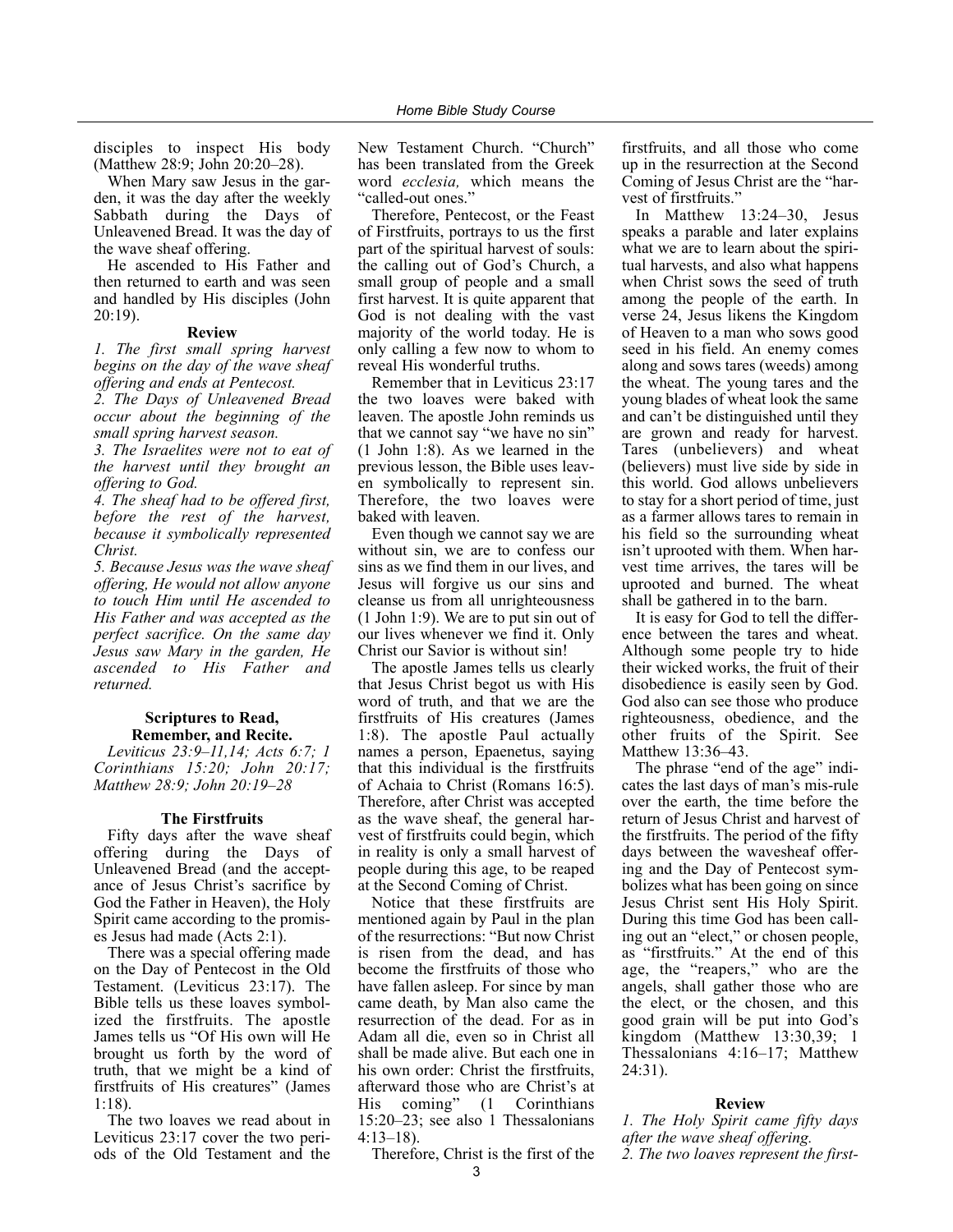*fruits of Old and New Testaments.*

*3. The word* Church *is translated from the Greek word* ecclesia*, meaning the "called-out ones."*

*4. The firstfruits portray to us the first spiritual harvest of souls.*

*5. Leaven symbolically represents sin; therefore, the two loaves were baked with leaven.*

*6. We cannot say we are without sin. 7. We are to put sin out of our lives whenever we find it.*

*8. If we confess our sins to God, Jesus will cleanse us from all unrighteousness.*

*9. The Church is composed of the firstfruits begotten by the word of truth.*

*10. Christ is the First of the firstfruits.*

*11. The harvest of firstfruits occurs at the First Resurrection.*

*12. At the end of the age, the angels shall gather the firstfruits (elect and chosen), and, just as the good grain was put in the barn, they shall be put into the Kingdom of God.*

#### **Scriptures to Read, Remember, and Recite.**

*Acts 2:1; Leviticus 23:17; 1 John 1:8–9; James 1:8; Romans 16:5; 1 Corinthians* 15:20–23; *Thessalonians 4:13–18,24; Matthew 13:24–30,36–43; 1 Thessalonians 4:16–17; Matthew 24:31.*

#### **Founding of the Church**

When God brought the Israelites out of Egypt, they were known as the Congregation of Israel (Acts 7:38; Leviticus 8:3). The Israelites were the physical type of the spiritual Church established by Jesus Christ on the Day of Pentecost.

The foundation of the Church of God is made up of the apostles and prophets, with Jesus Christ Himself as the chief Cornerstone (Ephesians 2:18–22).

The true Church is the collective body of individuals, called out from the ways of this present world, who have surrendered their lives to God, and who through the Holy Spirit became begotten sons of God (Romans 8:9).

God's Church began on the Day of Pentecost. The apostle Peter explained to those present how to enter this one true Church of God.

"Repent, and let every one of you be baptized in the name of Jesus Christ for the remission of sins; and you shall receive the gift of the Holy Spirit" (Acts 2:38). It is through the Holy Spirit that God dwells in His Church, His "called-out people."

The apostle Paul makes a comparison between the Old Testament period and the New Testament Church of God (Hebrews 12:18–23). The firstborn is Christ Jesus, the Founder of the Church of God. Also, those who are of the general assembly and have their names written in heaven, and who are going on to perfection in this life, are also members of the Church of God, including those who have died in the faith (verse 23).

God's Church was prophesied to be a scattered, small assembly, rejected by the world, and often without fellowship of like-minded brethren.

In Hebrews 10:23–25, we are given these instructions: "Let us hold fast the confession of our hope without wavering, for He who promised is faithful. And let us consider one another in order to stir up love and good works, not forsaking the assembling of ourselves together, as is the manner of some, but exhorting one another, and so much the more as you see the Day approaching." Notice we are to assemble with *ourselves* together, not with those who do not believe as we do.

Once we are converted and receive the Holy Spirit, we are righteous because God sees Christ in us. We are not righteous of ourselves. We are owned by God when we receive His Sprit, and He then commands us, "have no fellowship with the unfruitful works of darkness, but rather expose them" (Ephesians 5:11). We are admonished to rebuke and expose evil or else our silence will be interpreted as approval.

God commands us not to have fellowship with unrighteousness, and not to receive contrary doctrine into our homes (2 Corinthians 6:14; 2 John 10-11).

Our fellowship is with the Father and Jesus Christ first, and then with one another through Christ (1 John 1:1–7). However, our walk with Christ should not be used as an

excuse to neglect family members, just because they do not understand. We must always set the right example as a Christian, expressing a warm, loving, and caring attitude to each member in the home, in the hope that family members will be converted by our example (1 Timothy 5:8).

#### **Review**

*1. The Israelites whom God brought out of Egypt were known as the Congregation of Israel.*

*2. The foundation of the Church of God is made up of the apostles, prophets, and Jesus Christ, the chief Cornerstone.*

*3. The Church is to grow into a Holy Temple.*

*4. The Church began on the Day of Pentecost.*

*5. It is through the Holy Spirit that God dwells in His Church, His "called-out ones."*

*6. We must hold fast the profession of our faith.*

*7. We should provoke one another to love and good works.*

*8. Our fellowship is with the Father and the Son first, and then with one another.*

*9. We must set the right example in the home.*

#### **Scriptures to Read, Remember, and Recite**

*Acts 7:38; Leviticus 8:3; 1 Corinthians 10:32; Ephesians 2:18–22; Romans 8:9; Acts 2:38; Hebrews 12:18–23; 10:23–25; Ephesians 5:11; 2 Corinthians 6:14; 2 John 10–11; 1 John 1:1–7; 1 Timothy 5:8.*

#### **Law Given at Sinai on Pentecost**

There is a sign that identifies God's people, and that sign is the Day of Pentecost (Feast of Firstfruits). The Day of Pentecost identifies those who have God's Holy Sprit, those who are God's elect, those who will be resurrected when Jesus Christ returns to this earth.

It was on the Day of Pentecost when the Holy Spirit was first made available. It was on Pentecost when God gave the nation of Israel the Law on Mount Sinai. When the Lord God spoke to Moses on Mount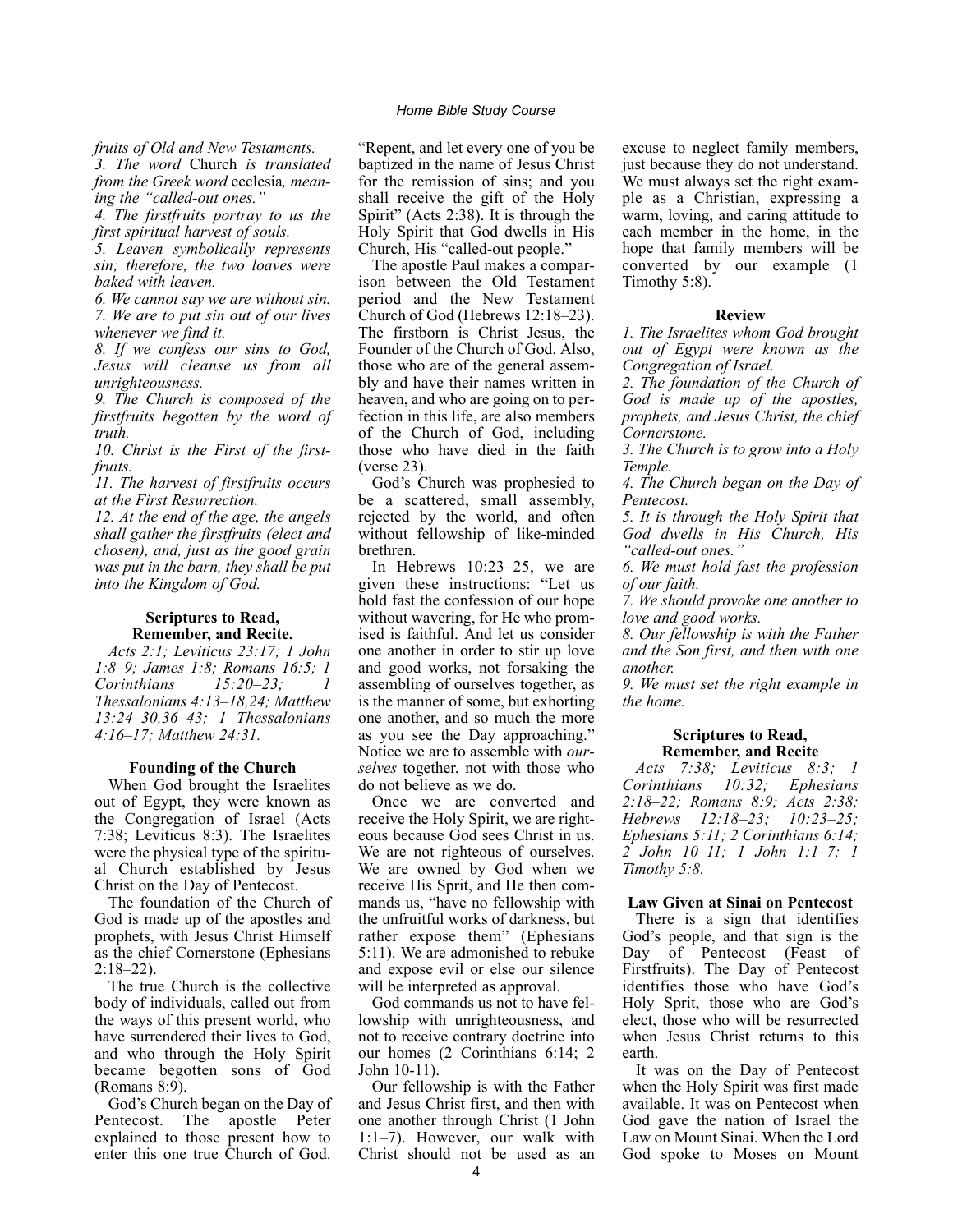Sinai, He reminded Moses to inform Israel about the sabbath days being a sign, that they were for a perpetual covenant, a sign forever, and that God had rested on the seventh day. He also gave Moses two tables of stone, tables of testimony, written with the finger of God (Exodus 31:16–18)!

The Jews even today have a historical tradition that God gave them the Law at Mount Sinai on the Day of Pentecost (Feast of Firstfruits).

While God's Law was written in stone, Jeremiah the prophet tells us that God really intends for His Law to be written in our *hearts* (Jeremiah 31:31–33; cf. 2 Corinthians 3:3).

God likens our hearts to being as hard as the stone tablets He wrote His Law on. But the time was coming when God would take the stoney heart out of our flesh and give us a heart of flesh (Ezekiel 11:19–20).

God also promised to give us His Holy Spirit, which would make our heart pliable and willing to comply with all God's laws and wishes for us (Ezekiel 36:26–27).

#### **Review**

*1. The Holy Spirit was first given on the Day of Pentecost.*

*2. The Law was given to Israel on Pentecost.*

*3. Sabbath days are a sign of who God's people are.*

*4. God intends the Law be written in our hearts.*

*5. God likens our hearts to being as hard as the stone tablets He wrote His Law on.*

*6. God promised to remove the stoney heart out of our flesh.*

*7. God promised to give us His Holy Spirit.*

#### **Scriptures to Read, Remember, and Recite**

*Exodus 31:16–18; Jeremiah 31:31–33; 2 Corinthians 3:3; Ezekiel 11:19–20; 36:26–27*

#### **Holy Spirit of Power**

In Acts 1, Jesus informs His disciples that they shall receive "power" after the "Holy Spirit" comes upon them (verse 8). Jesus also tells them to remain at Jerusalem and wait for the "Promise of the Father" which He had spoken about to them (verse 4). Notice they shall receive this great "power from on high" (Luke 24:49).

Jesus revealed also to His disciples that they would be able to do the same works He did and "even greater works." (John 14:12). All of this being done by the power of the Holy Spirit, the Father doing the works.

Jesus admitted to His disciples that of Himself He could do nothing, but it was the Father in Him by the Spirit that gave Him the power to do the works (John 5:19,30; John 8:28; 14:11).

Jesus tells His disciples with great confidence that He will pray to the Father to send the Comforter (the Holy Spirit), that this power may abide with them forever (John 14:16).

(Please Note: It is because of the masculine and feminine gender of the Greek language that the Holy Spirit is sometimes referred to as "He." Do not allow yourself to be confused by this rule of Greek language. The Holy Spirit is not a "Person," but the *power* of God. See Luke 1:35.)

Therefore, if we want this great power of God, we will have to obey Him. After all, Jesus obeyed His Father's will in every way. Without obedience to God, we cannot receive this gift of the Spirit (Acts 5:32).

It was because Jesus obeyed His Father and had the Holy Spirit that He was able to overcome the world. Jesus also expects us to be "overcomers" (Revelation 3:21).

As we have seen, Jesus Christ promised spiritual help to His disciples. The Holy Spirit had been with them in the Person of Christ. But He was now leaving them and going to His Father. Therefore, He promised to send the Holy Spirit to be in them as it was in Him (John 14:16).

The word *Comforter* is translated from the Greek word *parakletos,* which means "one who goes alongside to help."

After Jesus was crucified, He told His disciples to wait in Jerusalem until they received God's Spirit (Luke 24:49). The word *tarry* used in this verse is an archaic English word. It does *not* mean to experience some form of ecstatic, emotional, religious event. The word simply means to "wait."

It was on the Day of Pentecost when the disciples received the Holy Spirit. When cloven tongues of fire set on them, they received the Spirit and began to speak in other languages (Acts 2:1–4). We see in this miraculous event the fulfillment of the prophet Joel's words about the outpouring of the Holy Spirit (Joel 2:28–29).

There were many devout Jews from every nation at Jerusalem at this time. They were considered devout because they lived by the laws of God revealed in the Old Testament. However, they were not yet disciples of Christ.

These devout Jews from all over the Roman Empire were gathered together with the disciples of Christ for a specific reason: it was the Day of Pentecost (Acts 2:1).

By receiving the miraculous power to speak in languages other than their own, they were able to preach to the international group of people gathered for the festival.

The Festival of Firstfruits had been observed by devout people, including the disciples of Christ, for many generations (Leviticus 23:15–21). This festival was observed long before the coming of the Holy Spirit.

One interesting point to consider: If Christ's disciples had failed to obey Him and were not present on that Day of Pentecost, would they have missed out on receiving God's Holy Spirit? God gives His Spirit to the obedient (Acts 5:32).

#### **Review**

*1. The disciples received power after the Holy Spirit came upon them.*

*2. Jesus commanded the disciples to remain at Jerusalem and wait for the promise of the Father.*

*3. They received "power from on high."*

*4. The disciples would be able to do even "greater works" than Jesus.*

*5. The Holy Spirit is not a Person; it is the "power of the highest."*

*6. To receive the Holy Spirit we must obey God.*

*7. Jesus expects us to be overcomers.*

*8.* Parakletos, *or Comforter, means "one who goes alongside to help."*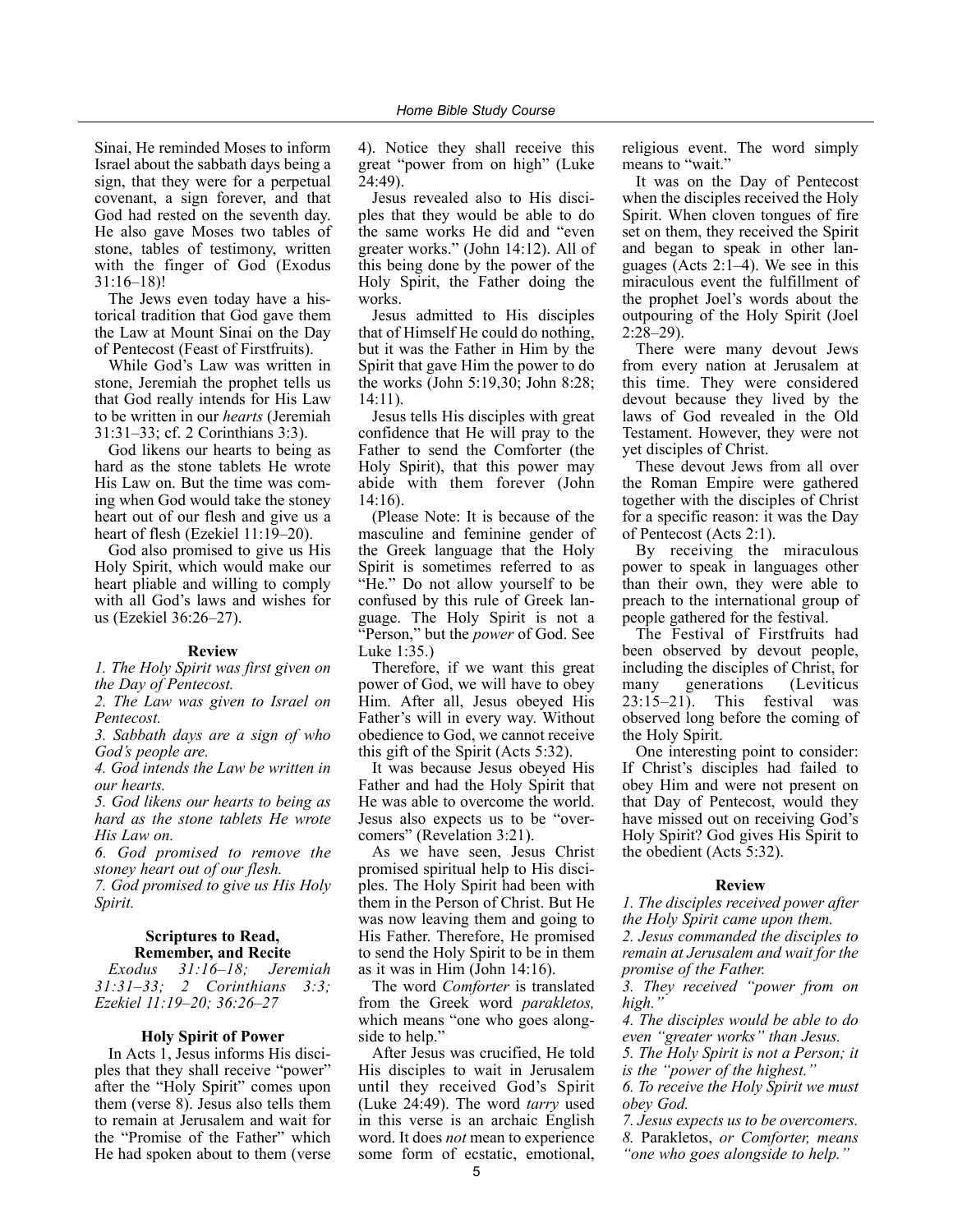*9. The word* tarry *is an archaic English word which simply means to "wait."*

*10. When the disciples received the Holy Spirit, they were capable of being understood in other languages.*

*11. Gathered there in Jerusalem were Jews from all over the Roman Empire.*

*12. This festival was observed long before the coming of the Holy Spirit. 13. God gives His Sprit to those who obey Him.*

#### **Scriptures to Read, Remember, and Recite**

*Acts 1:4,8; Luke 24:49; John 5:19,30; 8:28; 14:11,16; Acts 5:32; Revelation 3:21; Acts 2:1–4; Leviticus 23:15–21.*

#### **Name of the Church**

The name of the Church that Jesus Christ founded is "The Church of God." This name is found in the Bible in twelve different places.

In five scriptures where the name of the Church appears, the whole body of Christ is intended. Therefore, when speaking of the whole Church and all of its individual members upon the earth, the name is "The Church of God."

(1) *Acts 20:28*. The elders were instructed to feed "**the church of God.**"

(2) *1 Corinthians 10:32*. No offence to be given to "the Jews or to the Greeks or to **the church of God.**"

(3) *1 Corinthians 11:22*. "Or do you despise **the church of God** and shame those who have not?"

(4) *1 Corinthians 15:9*. Paul stated he was not worthy "because I persecuted **the church of God.**"

(5) *Galatians 1:13*. Again this verse says, "I persecuted **the church of God.**"

The Church is nowhere referred to as a denomination or as having any other name than that of Jesus Christ.

If a specific local assembly is mentioned, the Church is called "The Church of God..." and the name of that specific location.

(6) *1 Corinthians 1:2*. "To **the church of God** which is **at**

**Corinth.**"

(7) *2 Corinthians 1:1*. "To the **church of God** which is **at Corinth.**"

(8) *1 Timothy 3:5*. Paul, when speaking to Timothy in a local assembly, said "if a man does not know how to rule his own house, how shall he take care of **the church of God?**" (9) *1 Timothy 3:15*. "the house of God, which is **the church of the living God**."

When speaking of local assemblies collectively, as one group, the word *church* is written in the plural. (10) *1 Corinthians 11:16*. "...we have no such custom, nor do **the churches of God.**"

(11) *1 Thessalonians 2:14*. "For you, brethren, became imitators of **the churches of God** which are in Judea in Christ Jesus."

(12) *2 Thessalonians 1:4*. "so that we ourselves boast of you among **the churches of God.**"

In Romans 16:16, Paul refers to the various assemblies as the "churches of Christ." However, as we have seen from the previous verses, the name of the church is the Church of God, and it is kept in the name of the Father (John 17:11).

It is the Church of God that keeps the commandments of God and has the testimony of Jesus Christ. (Revelation 12:13,17).

"Blessed are those who do His commandments, that they may have the right to the tree of Life, and may enter through the gates into the city" (Revelation 22:14).

#### **Review**

*1. The name of the church is "The Church of God.*

*2. When speaking of all the assemblies of the Church, the name is "The Churches of God."*

*3. The Church of God keeps the commandments and has the testimony of Jesus.*

*4. Satan hates the Church and will make war against it.*

*5. Those who have right to the tree of life keep God's commandments*.

#### **The Elect?**

Is it possible to belong to Jesus Christ if you don't have God's Holy Spirit (Romans 8:9–11)? From these

verses we can see that without the Holy Spirit we do not belong to Christ and neither can we be raised from the dead. We also see that the firstfruits themselves are yearning for the time when they will become members of the God Family. In addition, the whole creation is groaning in pain, waiting for the manifestation of the sons of God (Romans 8:19–23).

In Romans 8:33 we see that those God has chosen to receive the firstfruits of His Spirit are also called the "elect." These elect Christians are those who have God's Spirit and understand the plan of God.

God has given the firstfruits His Holy Spirit to seal and preserve them (Ephesians 1:13–14). The Holy Spirit we receive is called the "guarantee of our inheritance." The guarantee refers to the very small token amount, or down payment, of the Spirit we receive now. By receiving this earnest of the Spirit now, it is the same as receiving Christ. This gives us the power to become the sons of God (1 John 1:12). It is the guarantee to the firstfruits (Christians) that they will receive the fullness of His Spirit and Sonship in His Family when Jesus Christ returns to this earth!

#### **Review**

*1. We cannot belong to Christ if we do not have His Holy Spirit.*

*2. The firstfruits are yearning for the time when they will become members of the God Family.*

*3. The whole creation is groaning in pain, waiting for the manifestation of the sons of God.*

*4. Those who receive the firstfruits of God's Holy Spirit are also called the "elect."*

*5. We are sealed by the Holy Spirit. 6. The "guarantee," or earnest, we have refers to a small down payment*.

#### **Scriptures to Read, Remember, and Recite**

*Romans 8:9–11,19–23,33; 1 John 1:12; Ephesians 1:13–14*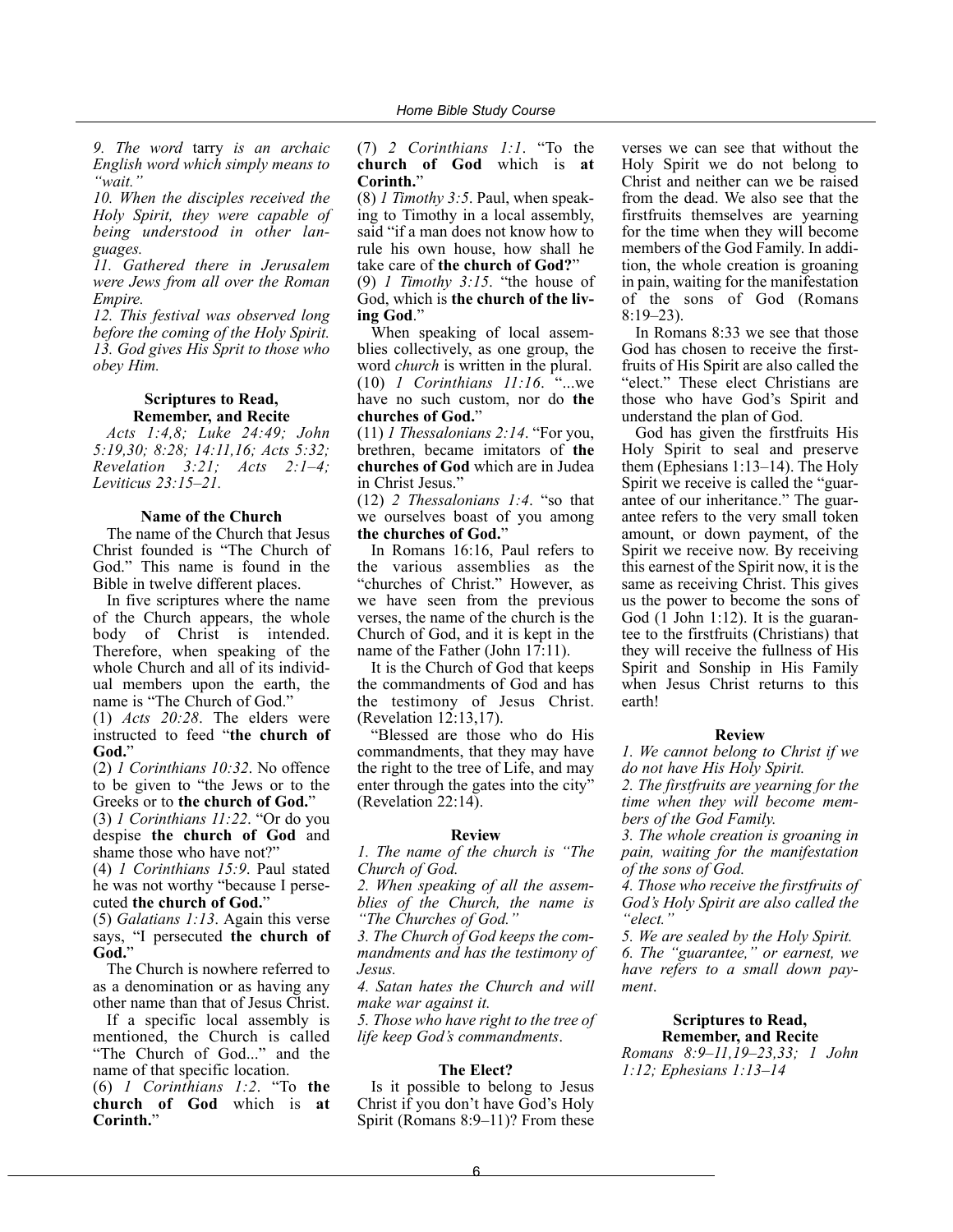## **11**<br>Understanding **the Day of Pentecost**



**Write your answers on a separate sheet of paper. Check** *your* **answers with the answers found at the end of the test. Detach the return coupon at the bottom of the page and mail back to us. We will send the next lesson in the series to you.**

**The Church of God International**

# $H$ **Study Course**

### *True or False Questions*

God's Kingdom.

Pentecost.

world first.

1. There can be no harvest until after the wave sheaf offering.

2. The wave sheaf was offered on the day after the Sabbath during the Days of Unleavened Bread.

3. The wave sheaf did not represent Jesus Christ.

4. Jesus presented Himself to the Father and returned the same day.

5. Jesus let Mary touch Him before He ascended to His Father.

6. One hundred days after the wave sheaf offering the Holy Spirit was given.

7. The two loaves were baked without leaven.

8. The firstfruits will be harvested at the return of Jesus Christ.

 $\frac{1}{2}$  **HOME BIBL E** 

| Cut along dotted line |                                 | <b>Cut along dotted line</b> |
|-----------------------|---------------------------------|------------------------------|
|                       | The Church of God International |                              |
|                       | <b>OME RIRL</b><br>ПЛ           | rest                         |
| .                     |                                 |                              |

9.The angels shall gather the "elect" into

10. God gave His Spirit to everyone on

11. The foundation of the Church is made up of the Old Testament patriarchs.

12. By our example we may convert

13. Our fellowship should be with the

14. The Day of Pentecost is a sign identifying those who have God's Spirit.

15. The Law was given to the New Testament Church on Mount Sinai.

those of our own household.

### **Send me Lesson 12**

*Code—CO12*

*Continued on next page*

|      | Name: $\frac{1}{\sqrt{1-\frac{1}{2}} \cdot \frac{1}{2} \cdot \frac{1}{2} \cdot \frac{1}{2} \cdot \frac{1}{2} \cdot \frac{1}{2} \cdot \frac{1}{2} \cdot \frac{1}{2} \cdot \frac{1}{2} \cdot \frac{1}{2} \cdot \frac{1}{2} \cdot \frac{1}{2} \cdot \frac{1}{2} \cdot \frac{1}{2} \cdot \frac{1}{2} \cdot \frac{1}{2} \cdot \frac{1}{2} \cdot \frac{1}{2} \cdot \frac{1}{2} \cdot \frac{1}{2} \cdot \frac{1}{2} \cdot \frac{1}{2} \cdot \frac{1}{2}$ |        |  |
|------|---------------------------------------------------------------------------------------------------------------------------------------------------------------------------------------------------------------------------------------------------------------------------------------------------------------------------------------------------------------------------------------------------------------------------------------------------|--------|--|
|      |                                                                                                                                                                                                                                                                                                                                                                                                                                                   |        |  |
|      | City:                                                                                                                                                                                                                                                                                                                                                                                                                                             | State: |  |
| Zip: | Phone:                                                                                                                                                                                                                                                                                                                                                                                                                                            |        |  |

*Send to:* **The Church of God International P.O. Box 2525**

**Tyler, TX 75710**

*Thanks for letting us serve you!*